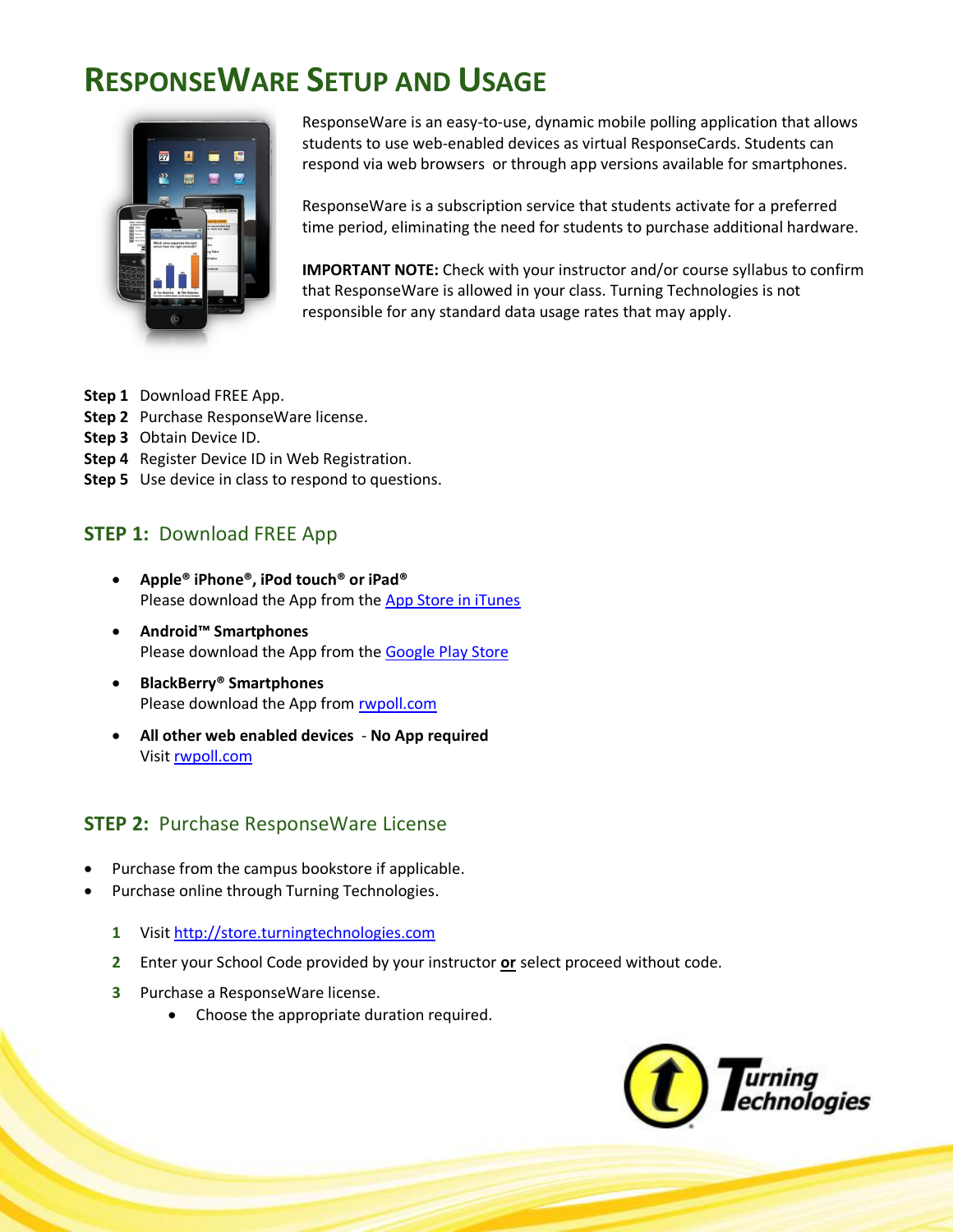### **STEP 3:** Obtain a Device ID

Once you have purchased a ResponseWare license, please follow the below steps.

- Go to [www.rwpoll.com.](http://www.rwpoll.com/)
- Click Create an account now.



- Fill in license code field with code provided from your ResponseWare purchase completed in step one.
- Fill out e-mail information, password and security text.
- Click Create Account.

| <b>Create Account</b>                                                                                                     |
|---------------------------------------------------------------------------------------------------------------------------|
| Enter License Code :                                                                                                      |
| Get a license code                                                                                                        |
| I have not purchased a license, but would<br>still like to create an account.                                             |
| Email:                                                                                                                    |
| Confirm email:                                                                                                            |
| Tips for strong passwords<br>Create a password:                                                                           |
| Confirm password:                                                                                                         |
| Security image:                                                                                                           |
| GRK8LO.                                                                                                                   |
| Obtain a new security image                                                                                               |
| Enter text from the image above:                                                                                          |
| fields ill fields<br><b>Create Account</b><br>Cancel<br>Home   About ResponseWare<br><b><i>U</i></b> Turning Technologies |
|                                                                                                                           |

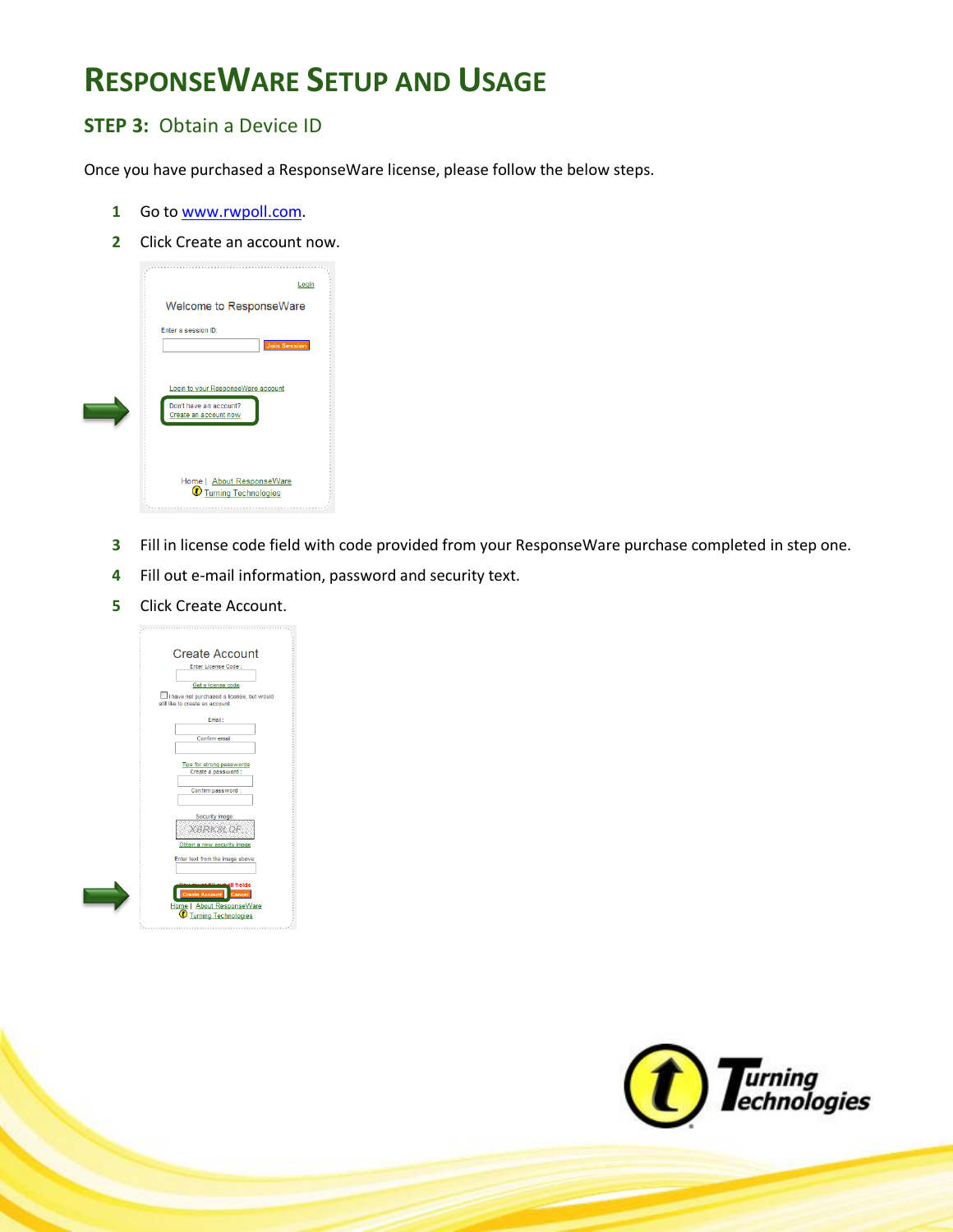**6** Identify and record your Device ID and click continue.



- **7** Enter your name and user data. Click continue.
- **8** You will remain logged in on this computer/device until you choose to logout.

### **STEP 4:** Register Response Device in Web Registration

Visit [http://webreg.turningtechnologies.com](http://webreg.turningtechnologies.com/) to register your device.